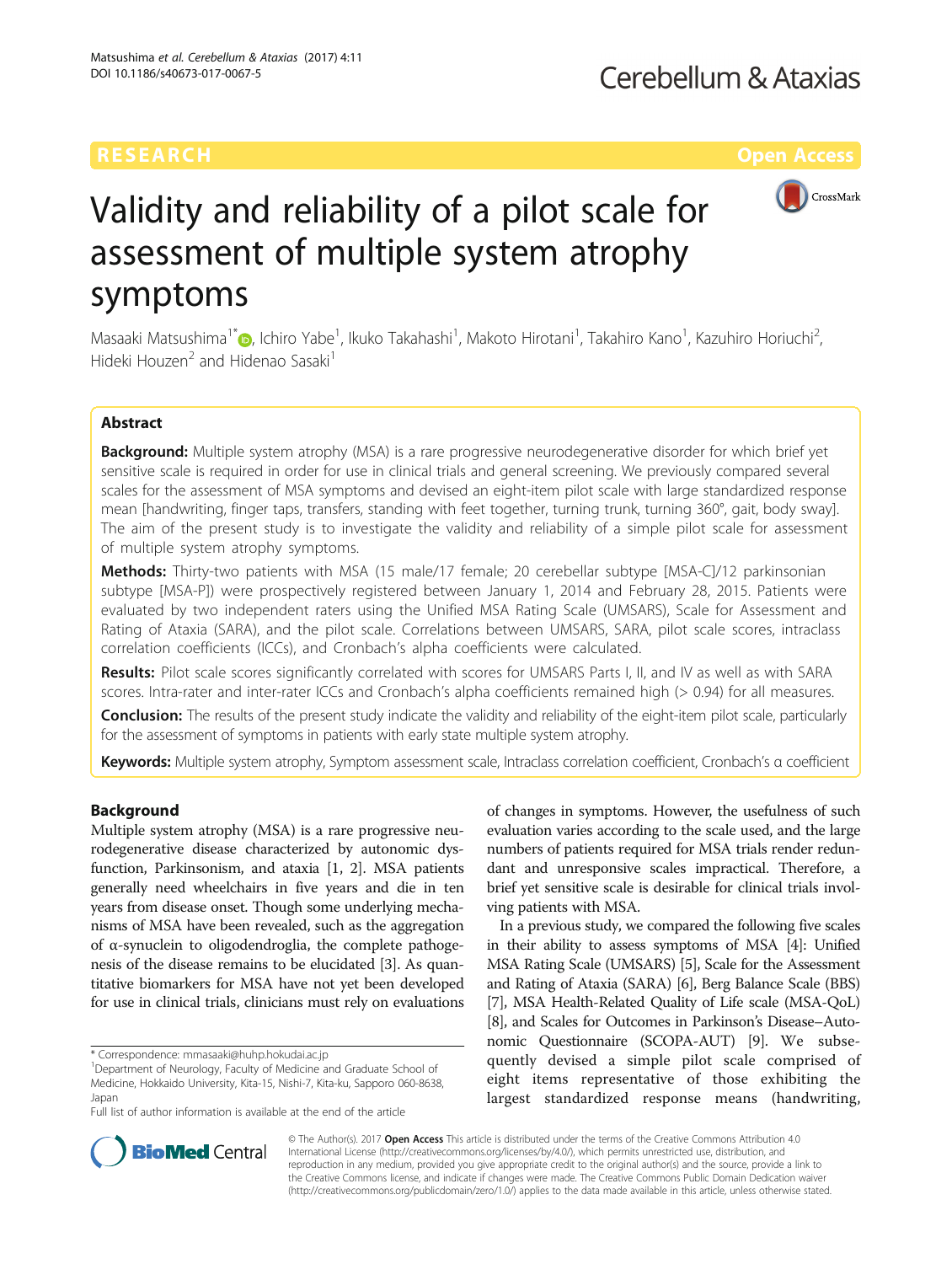finger taps, transfers, standing with feet together, turning trunk, turning 360°, gait, and body sway) [[4\]](#page-5-0).

Our prior study revealed that the UMSARS Part II (motor examination), Part IV (global disability scale, SARA, and BBS are effective in evaluating MSA progression over 12 months, indicating their potential to assess rapid changes in MSA symptoms. Detailed item-by-item analyses suggested that the largest SRMs were obtained for the following items: handwriting, finger taps, transfers, standing with feet together, turning trunk, turning 360 degrees, gait, and body sway. Further analyses revealed that our eight-item semi-quantitative (total score = 36 points) pilot scale (Table 1) exhibited an SRM larger than those observed for the UMSARS Part II/Part IV, SARA, and BBS [[4\]](#page-5-0), suggesting that the pilot scale was most effective in detecting rapid changes in symptoms of MSA. In the present study, we aimed to investigate the validity and reliability of the pilot scale for the assessment of symptoms in patients with both cerebellar and parkinsonian subtypes of MSA.

#### **Methods**

The present prospective observational study included hospitalized patients and outpatients receiving treatment in the Departments of Neurology at Hokkaido University Hospital and Obihiro Kosei Hospital between January 1, 2014 and February 28, 2015. Included patients had been diagnosed with probable or possible MSA per criteria defined in the 2008 consensus statement [[10](#page-5-0)]. The present study was approved by the institutional review board of Hokkaido University Hospital. Written informed consent was obtained from all patients prior to their participation in the study. Those who declined to participate as well as those with severe cognitive impairments such as inability to understand explanations or to follow instructions in examination were excluded.

Previous reports utilizing both SARA and BBS were consulted in the design of the present study [[11](#page-5-0), [12](#page-5-0)]. Patients were separately evaluated by two independent neurologists. Patients first underwent evaluation by Rater 1 using the UMSARS, SARA, and pilot scale. Rater 2 evaluated patients using the pilot scale alone on the same day. Within one month, patients underwent reevaluation by Rater 1 using the pilot scale. Each trial was performed blindly, under the same conditions, and in avoidance of acute phases in order to eliminate the influence of sudden changes in symptoms. No interventions were utilized in the present study, and patients were allowed to continue treatments (mainly drug and rehabilitation) already in progress. Amassed data were subjected to linkable anonymizing, following which statistical analyses were performed.

#### Table 1 The items of the pilot scale

#### 1. Gait (from SARA 1)

Patient is asked (1) to walk at a safe distance parallel to a wall including a half-turn (turn around to face the opposite direction of gait) and (2) to walk in tandem (heel-to-toe) without support.

- 0. Normal, no difficulties in walking, turning, or walking in tandem (up to one misstep allowed)
- 1. Slight difficulties, only visible when walking 10 consecutive steps in tandem
- 2. Clearly abnormal, tandem walking >10 steps not possible
- 3. Considerable staggering, difficulties in half-turn, but without support
- 4. Marked staggering, intermittent support of the wall required
- 5. Severe staggering, permanent support of one stick or light support by one arm required
- 6. Walking >10 m only with strong support (two special sticks or stroller or accompanying person)
- 7. Walking <10 m only with strong support (two special sticks or stroller or accompanying person)
- 8. Unable to walk, even if supported
- 2. Transfers (from BBS 5)

Arrange chairs(s) for a pivot transfer. Ask patient to transfer one way toward a seat with armrests and one way toward a seat without armrests. Two chairs (one with and one without armrests) or a bed and a chair may be used.

- 0. Able to transfer safely with minor use of hands
- 1. Able to transfer safely definite need of hands
- 2. Able to transfer with verbal cueing and/or supervision
- 3. Needs one person to assist
- 4. Needs two people to assist or supervise to be safe
- 3. Finger tapping (from UMSARS Part II–8)

Patient taps thumb with index finger in rapid succession with widest amplitude possible, with each hand for at least 15 to 20 s. Rate the worst affected limb. Note that impaired performance on this task can be caused by bradykinesia and/or cerebellar incoordination. Rate functional performance regardless of underlying motor disorder.

- 0. Normal.
- 1. Mildly impaired.
- 2. Moderately impaired.
- 3. Severely impaired.
- 4. Can barely perform the task.
- 4. Handwriting (from UMSARS Part I–3)
	- 0. Normal
	- 1. Mildly impaired (all words are legible).
	- 2. Moderately impaired (up to half of the words are illegible).
	- 3. Markedly impaired (the majority of words are illegible).
	- 4. Unable to write
- 5. Standing unsupported with feet together (from BBS 7)
	- Place your feet together and stand without holding
		- 0. Able to place feet together independently and stand 1 min safely
		- 1. Able to place feet together independently and stand for 1 min with supervision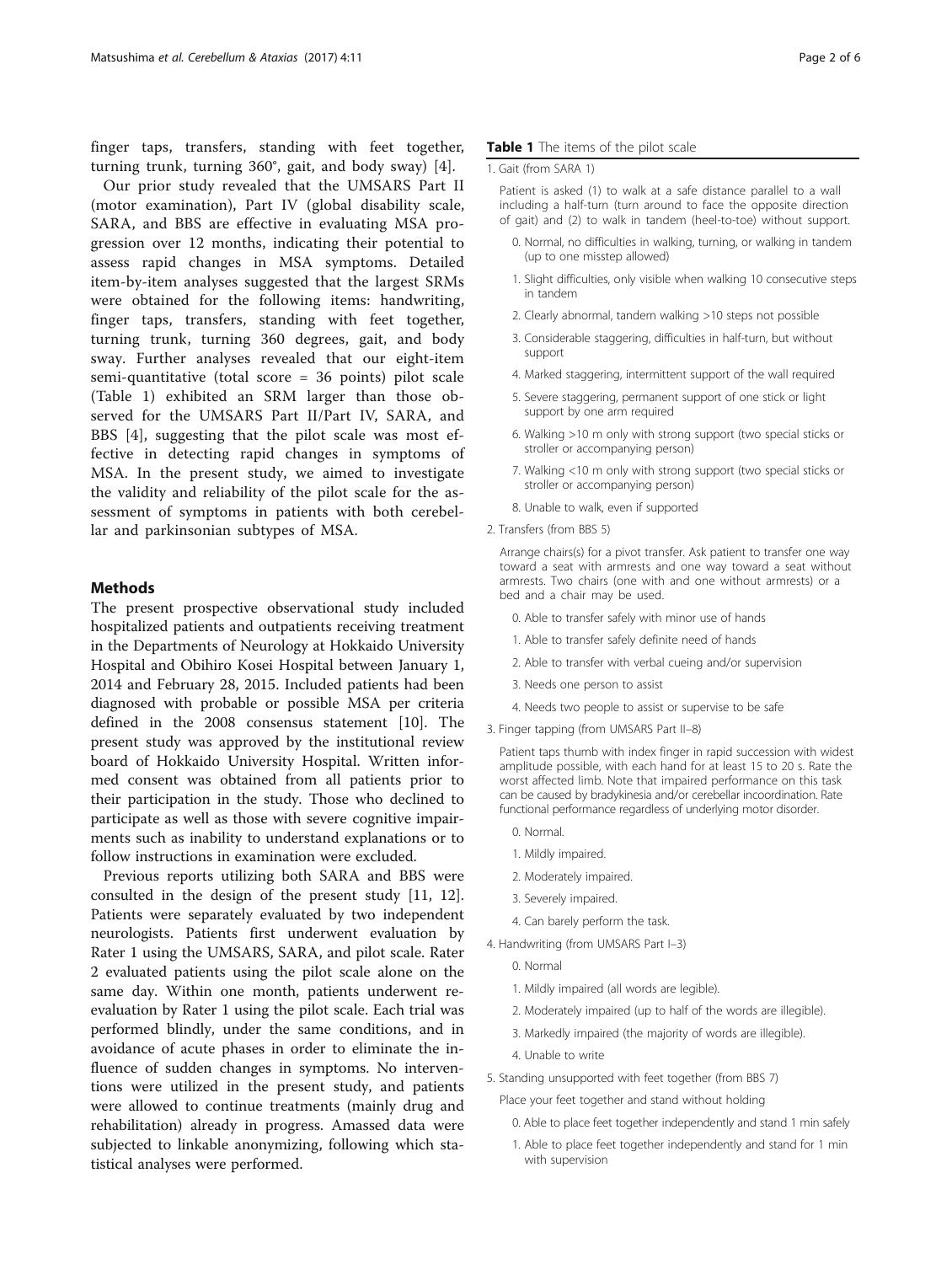#### <span id="page-2-0"></span>Table 1 The items of the pilot scale (Continued)

- 2. Able to place feet together independently but unable to hold for 30 s
- 3. Needs help to attain position but able to stand 15 s feet together
- 4. Needs help to attain position and unable to hold for 15 s
- 6. Turning to look behind over left and right shoulders while standing (from BBS 10)

Turn to look directly behind you over toward left shoulder. Repeat to the right. Examiner may pick an object to look at directly behind the subject to encourage a better twist turn.

- 0. Looks behind from both sides and weight shifts well
- 1. Looks behind one side only other side shows less weight shift
- 2. Turns sideways only but maintains balance
- 3. Needs supervision when turning

4. Needs assist to keep from losing balance or falling

7. Turning 360° (from BBS 11)

Turn completely around in a full circle. Pause. Then turn a full circle in the other direction.

- 0. Able to turn 360° safely in 4 s or less
- 1. Able to turn 360° safely one side only in 4 s or less
- 2. Able to turn 360° safely but slowly
- 3. Needs close supervision or verbal cueing
- 4. Needs assistance while turning

8. Body sway (from UMSARS Part II–13)

- 0. Normal.
- 1. Slight body sway and/or retropulsion with unaided recovery.
- 2. Moderate body sway and/or deficient postural response; might fall if not caught by examiner.
- 3. Severe body sway. Very unstable. Tends to lose balance spontaneously.
- 4. Unable to stand without assistance.

UMSARS Unified Multiple System Atrophy Rating Scale, SARA Scale for the Assessment and Rating of Ataxia, BBS Berg Balance Scale

#### Statistical analysis

JMP® Pro Version 12.0.1 (SAS Institute Inc., Cary, NC, USA) was used for statistical analysis. Correlations between scores on the UMSARS, SARA, and the pilot scale were evaluated by Spearman's rank coefficients. Inter-rater and intra-rater reliability for the pilot scale was assessed between Rater 1 and Rater 2. The total score as well as individual item scores for the pilot scale were analyzed based on Cronbach's α coefficients and intraclass correlation coefficients (ICCs). Items with Cronbach's α coefficients of more than 0.8 were considered to exhibit high internal consistency. ICCs were interpreted in conformity to the reference as slight (0.000 to 0.200), fair (0.201 to 0.400), moderate (0.401 to 0.600), substantial (0.601 to 0.800), or almost perfect (0.801 to 1.000) [[13](#page-5-0)]. Mean values were presented along with standard deviations (SD).

#### Results

A total of 32 patients (15 male, 17 females; mean age:  $63.4 \pm 9.7$  years old; range: 41 to 80 years old) were enrolled in the present study. Demographic information for included patients is presented in Table 2. Twenty patients had been diagnosed with MSA of the cerebellar subtype [MSA-C], while 12 patients had been diagnosed with MSA of the parkinsonian subtype [MSA-P]. The average time required for assessment was  $16.4 \pm 5.2$ (range:  $11-25$ ) minutes for the UMSARS,  $3.8 \pm 1.0$  (2-6) minutes for the SARA, and  $5.0 \pm 1.5$  (2-7) minutes for the pilot scale (Fig. [1a\)](#page-3-0).

Total scores on each scale are presented in Table 2. Average scores for the first assessment were as follows: UMSARS Part I: 21.3/48, UMSARS Part II: 21.3/56, UMSARS Part IV: 3.0/5, SARA: 19.3/40, pilot scale: 20.8/36. There was no significant difference in the total score of the pilot scale between MSA-C and MSA-P (average total score of MSA-C: 21.2, MSA-P: 20.2). The same thing was also confirmed for each item's score. Both total and individual item scores on the pilot scale significantly correlated with scores on UMSARS Parts I, II, and IV as well as SARA scores (Fig. [1b\)](#page-3-0). Spearman's correlation coefficients ρ were 0.8780–0.9392. No significant differences were observed between each assessment of the pilot scale (Wilcoxon's rank test:  $p = 0.898$ to 0.973). Table [3](#page-3-0) depicts the distribution of scores assigned by Rater 1 during the first assessment. Scores for the second and third assessments showed similar tendencies. Many items had high item-total correlation coefficients (Spearman's correlation coefficients: 0.525 to

#### Table 2 The characteristics of the study patients

|                                         | Total         | MSA-P                                           | MSA-C         | р |
|-----------------------------------------|---------------|-------------------------------------------------|---------------|---|
| Patients, n                             | 32            | 12                                              | 20            |   |
| Gender, female (%)                      | 17(53)        | 6(50)                                           | 11(55)        |   |
| Onset age, years, mean $\pm$ SD         | $59.9 + 9.4$  | $643 + 73$                                      | $57.2 + 9.7$  |   |
| Disease duration, years,<br>mean + SD   | $3.6 + 2.0$   | $2.9 + 2.0$                                     | $4.0 + 1.9$   |   |
| Probable MSA, n                         | 27            | 9                                               | 18            |   |
| Scale scores (range), mean $\pm$ SD     |               |                                                 |               |   |
| UMSARS part I (0-48)                    | $21.3 + 9.3$  | $21.0 + 7.7$ $21.5 + 10.3$                      |               |   |
| UMSARS part $II$ (0-56)                 | $21.3 + 7.8$  | $22.9 \pm 6.5$ 20.3 $\pm 8.5$                   |               |   |
| UMSARS part III (systolic<br>decrease)  |               | $25.8 \pm 17.0$ 26.1 $\pm$ 15.0 25.6 $\pm$ 18.5 |               |   |
| UMSARS part III (diastolic<br>decrease) |               | $13.3 \pm 13.2$ $12.5 \pm 14.0$ $13.7 \pm 13.1$ |               |   |
| UMSARS part IV $(1-5)$                  | $3.0 \pm 1.2$ | $2.9 + 1.1$                                     | $3.1 + 1.2$   |   |
| SARA (0-40)                             |               | $19.3 \pm 6.9$ $17.5 \pm 6.1$                   | $70.4 + 7.4$  |   |
| Pilot scale (0-36)                      |               | $20.8 + 10.2$ $20.2 + 9.8$                      | $21.2 + 10.7$ |   |

UMSARS Unified Multiple System Atrophy Rating Scale, SARA Scale for the Assessment and Rating of Ataxia

 $*: p < 0.05$ , Wilcoxon's rank test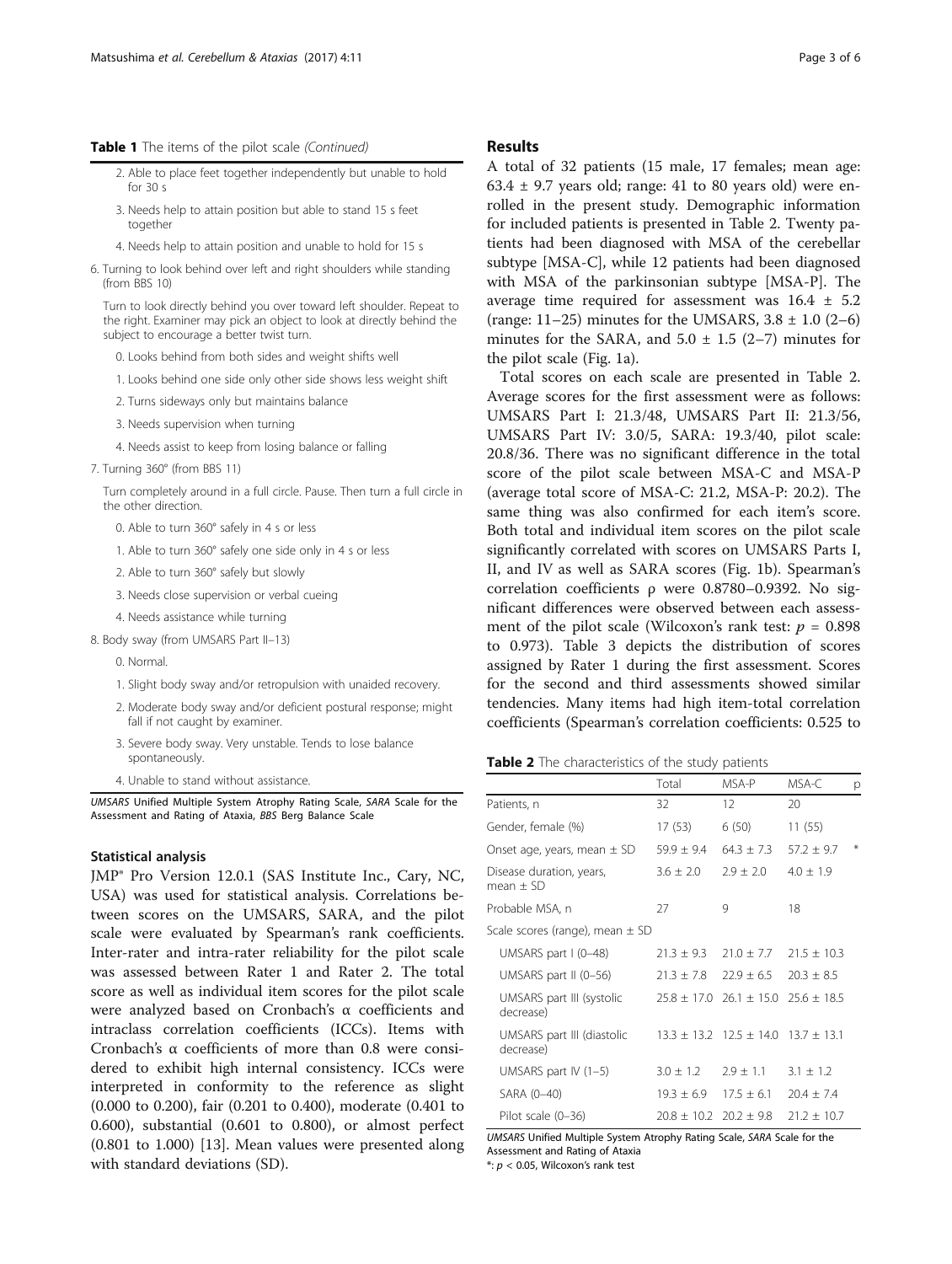<span id="page-3-0"></span>

Ataxia.  $* : p < 0.05$ , Wilcoxon's rank test. **b**. Correlation between scale scores. The scores on the pilot scale significantly correlated with those on UMSARS Parts I, II, IV and SARA. UMSARS, Unified Multiple System Atrophy Rating Scale; SARA, Scale for the Assessment and Rating of Ataxia. ρ: Spearman's correlation coefficients

| the pilot scale $(n = 32)$     |               |          |               |                  |                |   |               |   |   |
|--------------------------------|---------------|----------|---------------|------------------|----------------|---|---------------|---|---|
| score                          | ∩             | 1        |               | $2 \overline{3}$ | $\overline{4}$ |   | 5 6           | 7 | 8 |
| Items                          |               |          |               |                  |                |   |               |   |   |
| 1. Handwriting                 |               | 13       | 66            |                  | - 6            |   |               |   |   |
| 2. Finger taps                 | 6             | 13       | 9             | $\overline{4}$   | $\Omega$       |   |               |   |   |
| 3. Transfers                   | 6             | 12       |               | $4\overline{6}$  | 4              |   |               |   |   |
| 4. Standing with feet together | $\mathcal{P}$ | 6        | 3             | 6                | 15             |   |               |   |   |
| 5. Turning trunk               | 9             | 4        |               | $4 \quad 3$      | 12             |   |               |   |   |
| 6. Turning 360 degree          | Β             | $\Omega$ | 8             | 4                | 17             |   |               |   |   |
| 7.Gait                         |               | 0        | $\mathcal{P}$ | 8                | $\overline{4}$ | 1 | $\mathcal{L}$ | 8 | 6 |
| 8. Body sway                   | Κ             | 4        | 9             | 5                | 11             |   |               |   |   |

Table 3 Distribution of scores for rater 1 (first assessment) for the pilot scale  $(n = 32)$ 

0.937). ICCs and Cronbach's α coefficients are presented in Table [4](#page-4-0). Inter-rater and intra-rater ICCs and Cronbach's α coefficients for total pilot scores were both greater than 0.9. Further, inter-rater and intra-rater ICC values over 0.6 (substantial) were obtained for almost all items on the pilot scale: Only item 2 exhibited a moderate interrater ICC. Cronbach's α coefficients were greater than 0.9 for all items.

Additionally, we considered prototype pilot scales consisting of five to seven items by excluding either a single item or a combination of three items (item 1: hand writing, item 2: finger taps, item 5: turning trunk) with relatively low inter-rater ICCs from the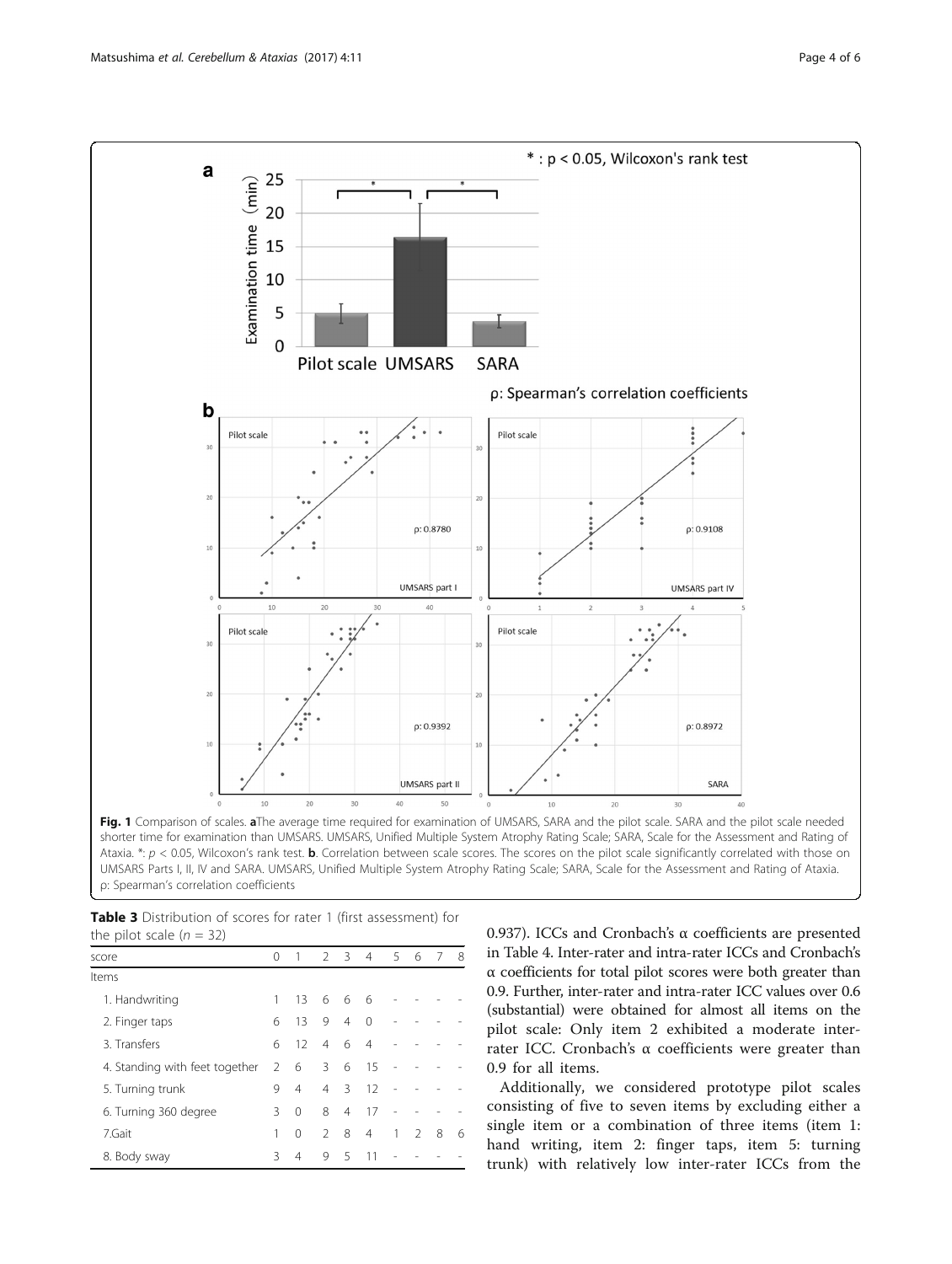<span id="page-4-0"></span>Table 4 Reliability of the pilot scale

| Page 5 of |  |
|-----------|--|
|           |  |

| Items                                  | Intra-rater |            | Inter-rater |            |  |
|----------------------------------------|-------------|------------|-------------|------------|--|
|                                        | ICC         | Cronbach a | ICC         | Cronbach a |  |
| 1. Handwriting                         | 0.774       | 0.941      | 0.772       | 0.945      |  |
| 2. Finger taps                         | 0.771       | 0.954      | 0.457       | 0.961      |  |
| 3. Transfers                           | 0.891       | 0.930      | 0.881       | 0.938      |  |
| 4. Standing with feet together         | 0.876       | 0.930      | 0.827       | 0.935      |  |
| 5. Turning trunk                       | 0.836       | 0.927      | 0.732       | 0.937      |  |
| 6. Turning 360 degree                  | 0.917       | 0.931      | 0.861       | 0.938      |  |
| 7.Gait                                 | 0.954       | 0.933      | 0.916       | 0.940      |  |
| 8. Body sway                           | 0.909       | 0.977      | 0.920       | 0.935      |  |
| 8 items total                          | 0.970       | 0.942      | 0.959       | 0.949      |  |
| 7 items (excluded item 1) total        | 0.972       | 0.941      | 0.952       | 0.945      |  |
| 7 items (excluded item 2) total        | 0.966       | 0.954      | 0.958       | 0.961      |  |
| 7 items (excluded item 5) total        | 0.973       | 0.927      | 0.966       | 0.937      |  |
| 6 items (excluded item 1 & 2) total    | 0.967       | 0.958      | 0.949       | 0.962      |  |
| 6 items (excluded item 1 & 5) total    | 0.973       | 0.923      | 0.961       | 0.929      |  |
| 6 items (excluded item 2 & 5) total    | 0.971       | 0.942      | 0.968       | 0.952      |  |
| 5 items (excluded item 1, 2 & 5) total | 0.969       | 0.947      | 0.962       | 0.953      |  |

ICC intraclass correlation coefficient

original pilot scale. Exclusion of such items maintained high total scores, intra-rater and inter-rater ICCs, and Cronbach's α coefficients.

#### Discussion

Patients in the present study exhibited characteristics similar to those reported in previous studies of Asian/ Japanese populations (Table [2\)](#page-2-0) [\[14](#page-5-0)–[16\]](#page-5-0). The distribution of UMSARS Part IV scores indicated that this study included relatively unbiased patients with mild to severe symptoms.

Scores on the pilot scale significantly correlated to scores obtained on the UMSARS and SARA (Fig. [1b\)](#page-3-0), indicating the criterion-related validity of the pilot scale. The ability to administer this pilot scale in a short period of time further suggests its usefulness in the evaluation of MSA symptoms (Fig. [1a\)](#page-3-0). In addition, ICC and Cronbach α coefficients remained high (Table 4), indicating high intra- and inter-rater reliability. Test-retest reliability and internal consistency were also high. When either one or three low inter-rater ICC items were excluded from pilot scale (Table 4), ICCs and Cronbach's α coefficients remained relatively unchanged, indicating that a scale consisting only of items related to gait/standing is equally useful in assessing symptoms of MSA.

The present study possesses some limitation. Pilot scale items with low inter-rater ICC (handwriting, finger taps, turning trunk) exhibited ambiguity with respect to differentiating between scores. Further improvement in these areas of evaluation is required in order to more accurately assess changes in MSA symptoms. One such possibility involves combined assessment utilizing both the pilot scale and a gait accelerometer to record quantitative data. In addition, semi-quantitative scales such as that utilized in the present study often exhibit a ceiling effect [[17](#page-5-0)]. This pilot scale also might show a ceiling effect among patients of advanced stage. Then, this pilot scale was not suitable for advanced MSA patients. On the other hand, in clinical trials, many participants would be early cases with mild to moderate symptoms, so influences of a ceiling effect were thought to be less likely. Further investigation regarding this point is required to more fully examine the effect of time course on the utility of the pilot scale. Additionally, this study included patients with mild to severe symptoms of MSA. And MSA-P patients were indeed relatively few. It is desirable that the reliability of this pilot scale would be presented in a larger cohort.

The SARA score of MSA-C group was similar to that of MSA-P group in this study. It should be noted that the score of SARA may be influenced by other symptoms such as Parkinsonism. The pilot scale of this study reflected symptoms of Parkinsonism and ataxia. It can be applied equally in both group without any modification. And the pilot scale showed larger standardized response mean than SARA and UMSARS [\[4](#page-5-0)]. It meant the pilot scale could sensitively capture symptom changes among MSA patients. The pilot scale was superior to SARA in terms of sensitivity even if it took some more time  $(5.0 \pm 1.5 \text{ min})$  than SARA  $(3.8 \pm 1.0 \text{ min})$ . It is